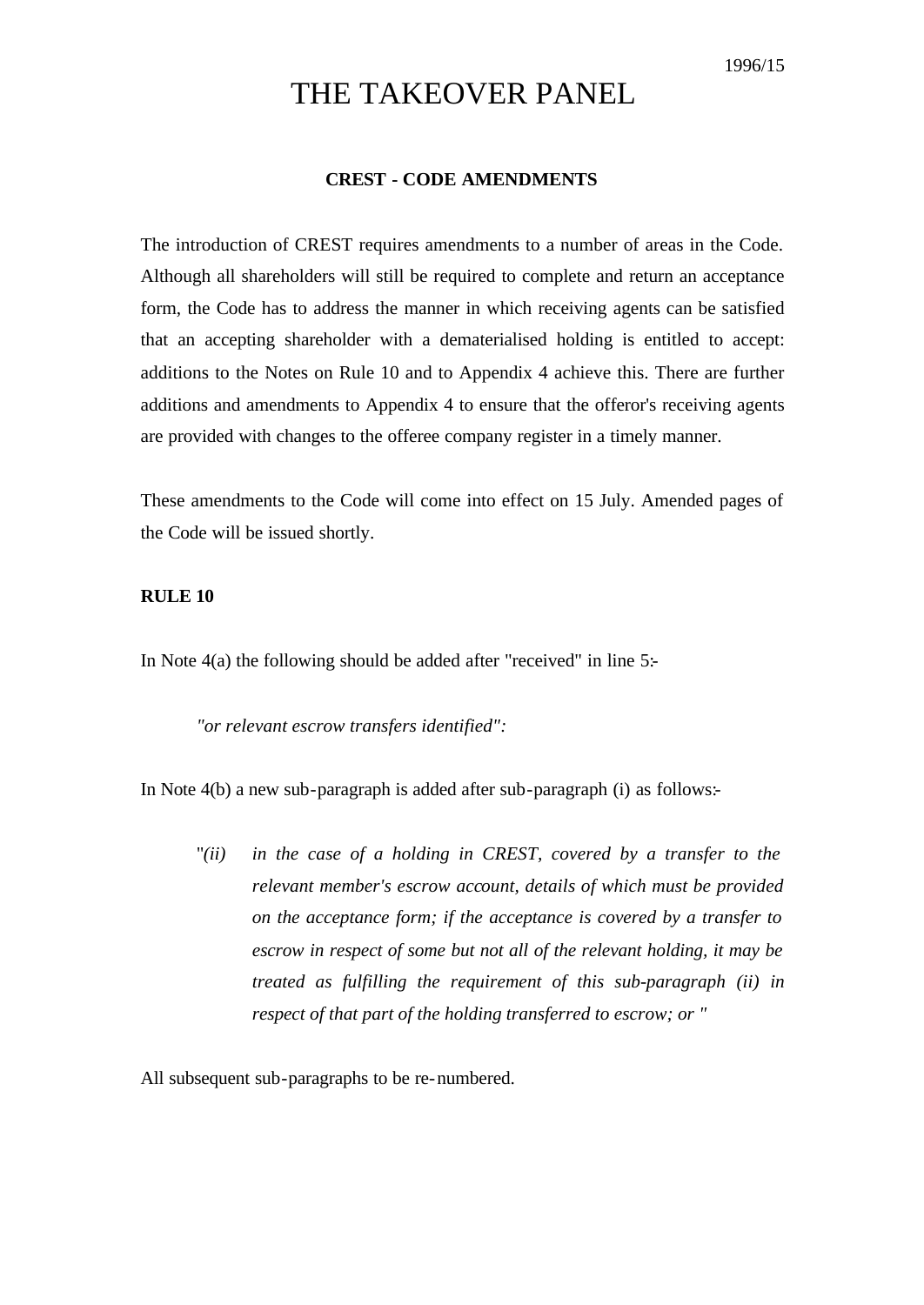The following addition should be made to new subparagraph (iii) (current (ii)) after *'holding'* in line 2:-

*'as at the final time for acceptance'.*

In Note 6 on Rule 10, an additional sub-paragraph is to be added after Note  $6(a)(i)$  as follows:-

*"(ii) in the case of a holding in CREST, are covered by the transfer of the relevant holding into the relevant member's escrow account; acceptances covered by a transfer in respect of some but not all of the relevant holding may be treated as fulfilling the requirements of this sub-paragraph (ii) in respect of that part of the holding transferred to escrow; or "*

All subsequent sub-paragraphs to be renumbered.

#### **RULE 31.10**

The following should be added to the existing wording:-

*"and the receiving agent should immediately give instructions for the release of securities held in escrow. "*

# **APPENDIX 4**

Appendix 4 of the Code deals with the role of receiving agents and registrars during a bid. The revised texts of Sections 1 and 3 are as follows:

# **1 INTRODUCTION**

**This Code of Practice has been drawn up by the Panel in consultation with the Confederation of British Industry, the Receiving Bankers Committee of the Committee of London and Scottish Bankers and the Registrars Group of the Institute of Chartered Secretaries and Administrators. It is reproduced with the agreement and support of these bodies. In relation to the additions and**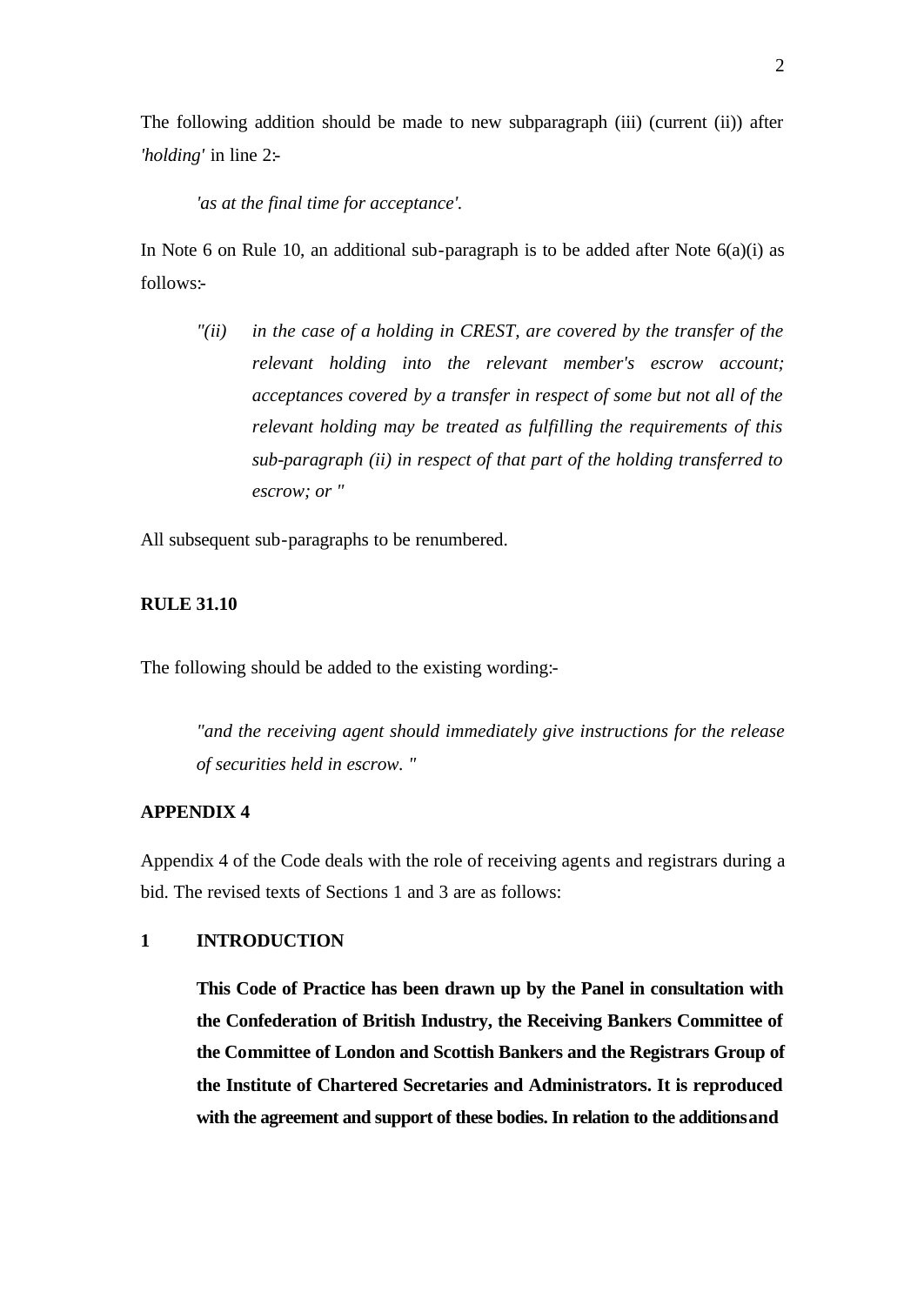**amendments necessitated by the introduction of CREST, the Panel also consulted CRESTCo Limited.**

**It is essential when determining the result of an offer under the Code that appropriate measures are adopted such that all parties to the offer may be confident that the result of the offer is arrived at by an objective procedure which, as far as possible, eliminates areas of doubt. This Code of Practice is designed to ensure that those acceptances and purchases which may be counted towards fulfilling the acceptance condition and thus included in the certificate are properly identified to enable the receiving agent to provide the certificate required by Note 7 on Rule 10. Receiving agents are also required to establish appropriate procedures such that acceptances and purchases can be checked against each other and between different categories so that no shareholding will be counted twice.**

**The principles and procedures outlined in this Code of Practice are, except with the prior consent of the Panel, to be followed in all cases. It must be understood that the Panel expects co-operation between the offeree company's registrar and the offeror's receiving agent to ensure that the procedures can be undertaken in a timely manner. Co-operation is interpreted to include the provision of data in a form convenient for the receiving agent. For example, if the receiving agent so requests, following the announcement of an offer, the registrar should, if practicable, provide the register in computer readable form (eg by magnetic tape). Whenever possible, if requested to do so, the registrar should provide, in similar form, details of changes to the register rather than a complete new register.**

**Receiving agents will have direct access to the Panel should they believe that there is insufficient co-operation or that they are being given instructions contrary to this Code of Practice.**

# **3 THE PROVISION OF THE OFFEREE COMPANY'S REGISTER**

**(a) When a firm intention to make an offer is announced, the offeree company should instruct its registrar to respond within two buiness days to a request from the offeror for the provision of the register**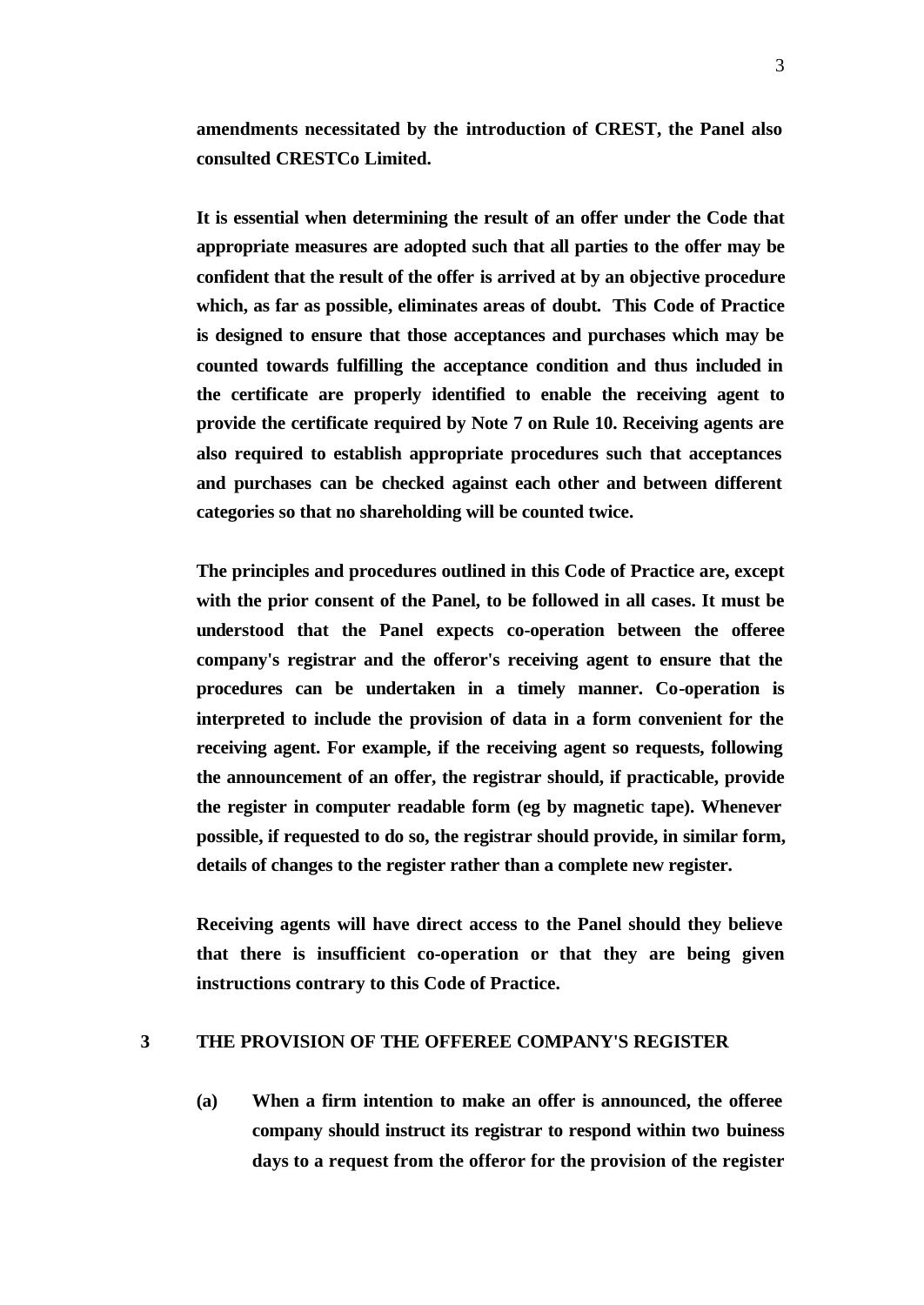**which should be updated to reflect the position as at the close of business on the date of the request. The registrar should provide details of both participant and account IDs for holdings in CREST.**

- **(b) The offeree company's registrar should also be instructed to keep the register as up-to-date as the register maintenance system will allow. CREST imposes certain obligations on registrars in this respect but for certificated holdings outside CREST the registrar should ensure that maintenance is such that it can comply with (c) below. The updating procedures should include, in addition to the registration of transfers, the registration of all changes affecting the register (eg grants of representation, marriage certificates, changes of address etc). The receiving agent should also be informed on a daily basis by the offeree company's registrar of any adjustment to holdings in CREST not advised by the CREST operator through register update requests ("RURs").**
- **(c) From the date following the day on which a firm intention to make an offer is announced, the CREST operator will, after the appropriate request, make available to the offeror's receiving agent copies of all RURs generated in relation to the offeree company. RURs will be made available immediately the CREST operator has received notification that the relevant RUR has been acted on by the offeree company's registrar.**

**As far as certificated holdings are concerned, the registrar must provide updates, on a daily basis, to the register within two business days after notification of the transfer and, in addition, copies of all documents, including CREST stock deposits, which would lead to a change in the last copy register provided to the offeror must be provided as rapidly. On the final register day\* any such information received by the offeree company's registrar but not yet provided to the offeror's receiving agent must be made available for collection by the offeror's receiving agent, at the latest, by noon on the day preceding the final closing date+ of the offer.**